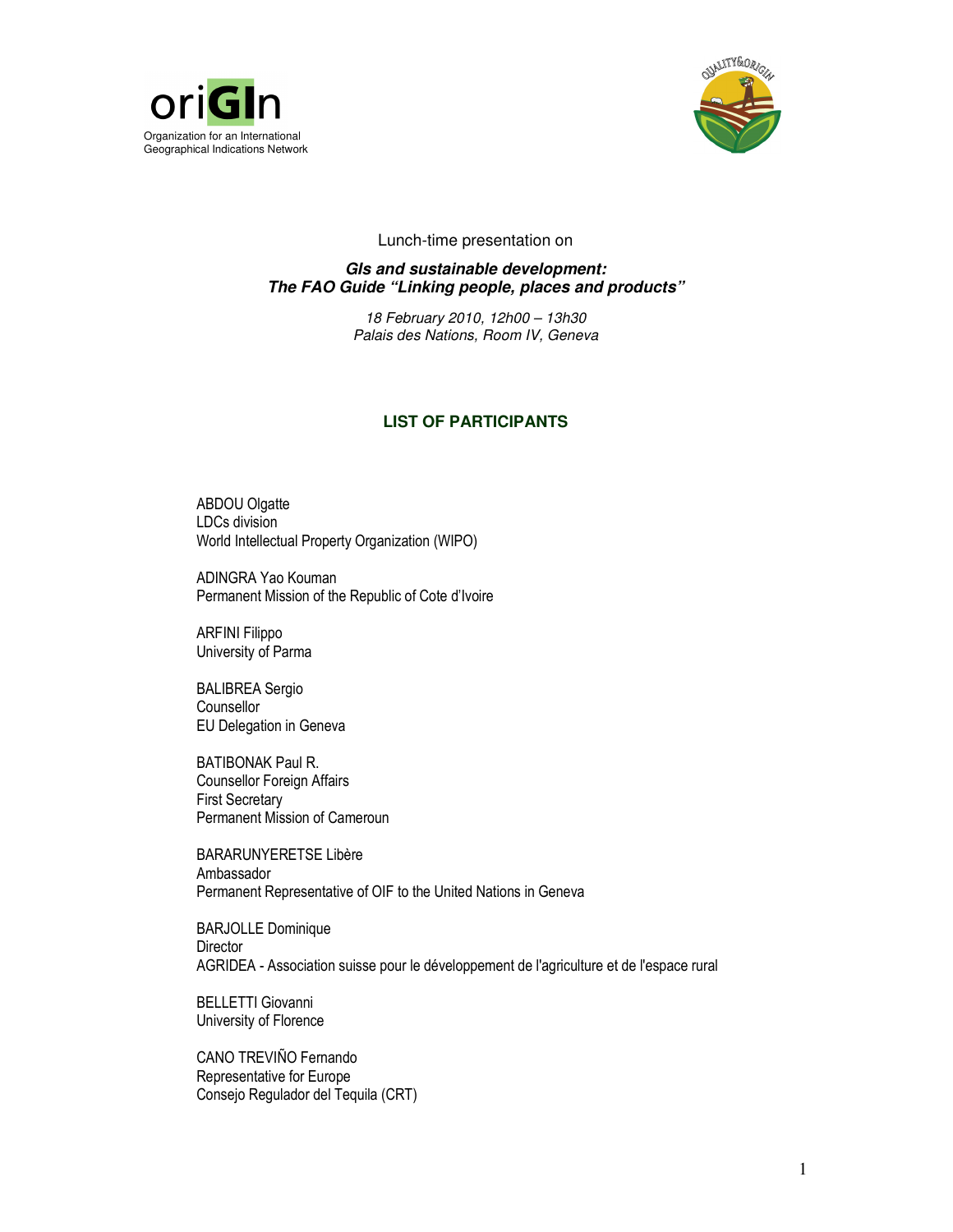



CONTRERAS FERNÁNDEZ José Ignacio **Counsellor** Permanent Mission of Spain to the United Nation and other International Organizations

CORNAZ Natacha United Nation Commission for Europe (UNECE)

CROZE Denis Acting Director-Advisor World Intellectual Property Organization (WIPO)

DAMARY Peter AGRIDEA - Association suisse pour le développement de l'agriculture et de l'espace rural

DE CHAMBRIER Anne State Secretariat for Economic Affairs SECO

DE MATEO Fernando Ambassador Permanent Mission of Mexico to the WTO

DENNIS Francis Ambassador Permanent Mission of the Republic of Trinidad and Tobago

DOMEISEN Natalie Manager International Trade Center (ITC) Publications

DUBRAY Anne Isaralyon

DOSWELL Barbara Programme Assistant - Operations ECLOF International

DJIMASBEYE Ndade Permanent Mission of the Republic of Chad ESPINOSA Octavio World Intellectual Property Organization (WIPO)

ESALIMBA Robinson IQsensato

ESSY Abdul Counsellor Permanent Mission of the Republic of Cote d'Ivoire

ESTEVE Magali AGRIDEA - Association suisse pour le développement de l'agriculture et de l'espace rural FARAHAT Magdi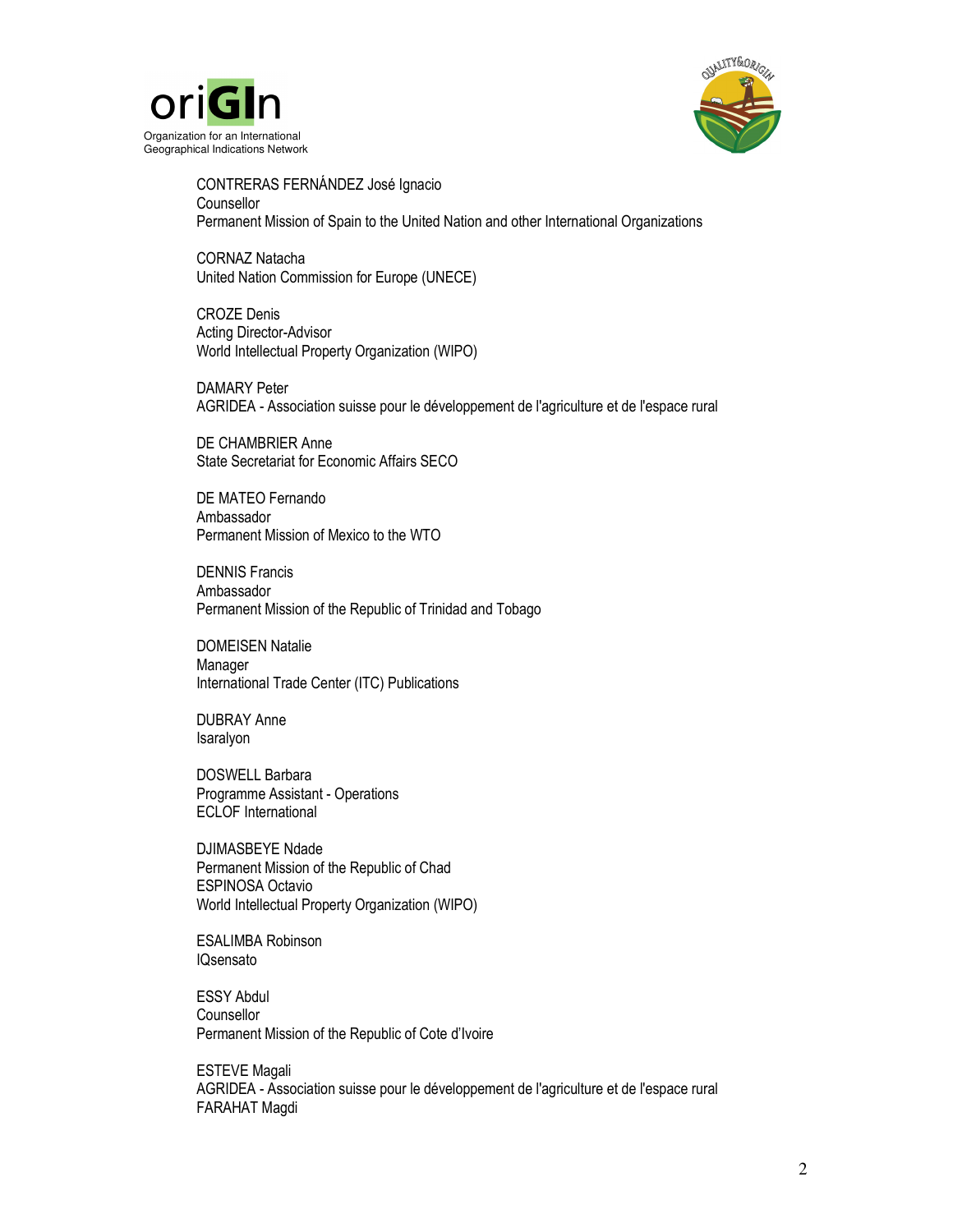



Principal Advisor on Trade Geneva Inter-Regional Advisory Services

FRANCKE Mathias First Secretary Permanent Mission of Chile

FUSCO Francesca World International Property Organization (WIPO)

GERZ Astrid **Coordinator** PAYS ROMAND - PAYS GOURMAND

GUGGIANA Andrés IP Issues Permanent Mission of Chile

KANTH Gayatri Acting Deputy Executive Director Agency for International Trade Information and Cooperation (AITIC)

KOHOU Gabriel Permanent Mission of the Republic of Côte d'Ivoire to the WTO

LEÓN COLLAZOS Giancarlo Permanet Mission of Peru

LE-QUELLENEC Noémie Ministry of Agriculture of France

LÈQUÈ Cécile **Counsellor** Economic affaires and Development of OIF

LEVFEBRE Clelia Touring Club

LUKONDE LUANSI PHIL. Trade Representative of the Republic of Angola to the WTO

LYNN Jonathan World Trade Correspondent Chief Correspondent, Geneva **Reuters** Thomson Reuters

MARESCOTTI Andrea University of Florence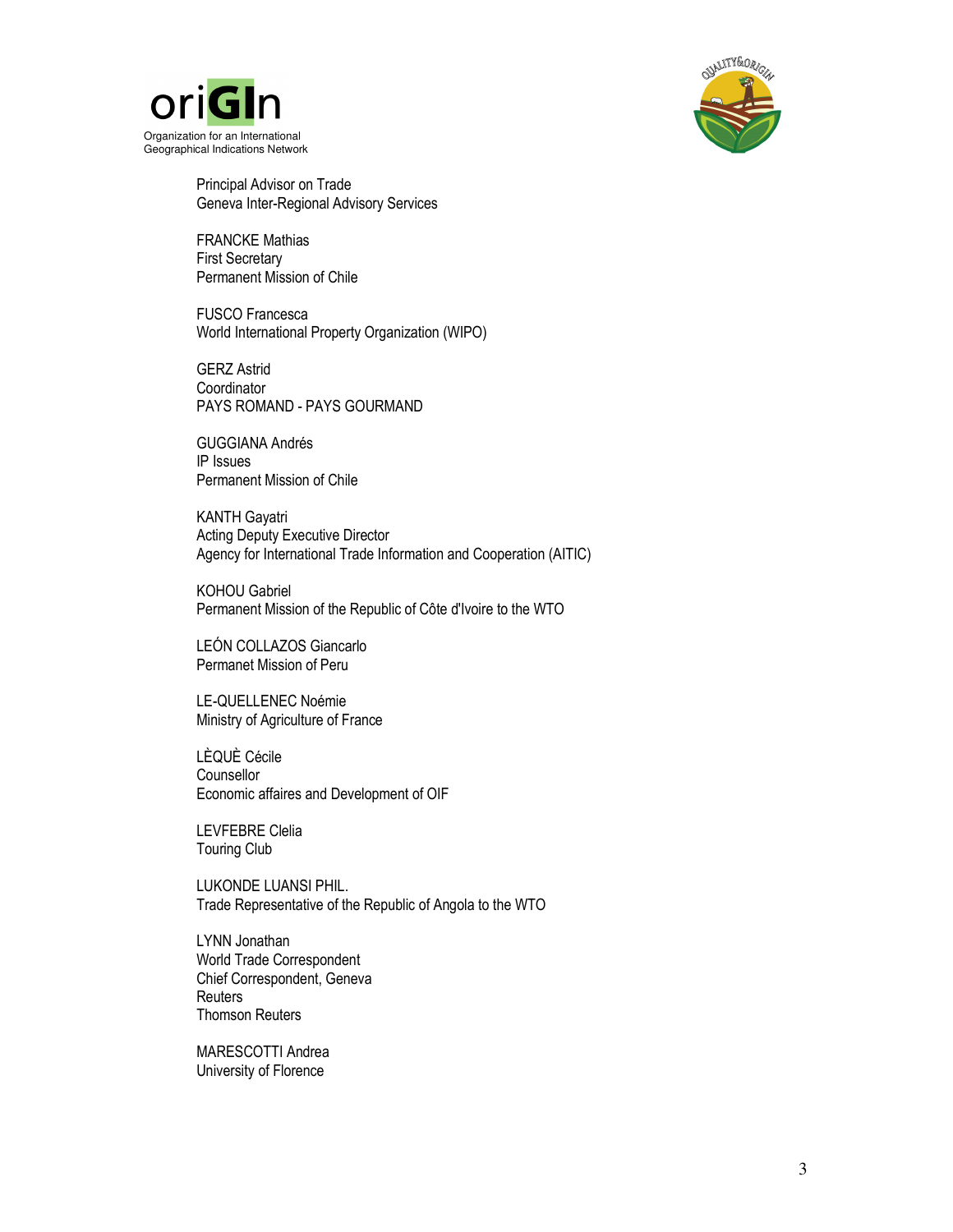



MARTÍN GARCÍA María PGI "Ternera Asturiana"

MARTINEZ-ALEMAN Katia **Consultant** Spouse Career Centre SCC Sàrl International Organizations MBA (IOMBA)

MEIER-EWERT Wolf R. Legal Affairs Officer Intellectual Property Division World Trade Organization (WTO)

MBAYE Babacar Carlos Ambassador Permanent Mission of the Republic of Senegal

MONTESI Filippo Association des Régions Européennes et des Produits d'Origine (AREPO)

MUNGUR Vishwakarmah Minister Counsellor Permanent Mission of Mauritius

MUSUMECI Sabrina **Counsellor** Federal Department of Economic Affairs FDEA Permanent Mission of Switzerland to the WTO and EFTA (UN/ECE, UNCTAD, ITC)

NUTI Isabelle **Counsellor** Permanent Mission of France to the WTO O.OWOKO Daniel First Secretary Permanent Mission of the Republic of Kenya

PÈNE Cédric Policy Officer Timber Section UN Economic Commission for Europe/Food and Agriculture Organization

PETRANKOVA Andrea Czech Permanent Mission PM of the Czech Republic

RIZO Marie-Paule Head of the Industrial Design and Geographical Indication Law Section Brands and Industrial Designs Division World Intellectual Property Organization (WIPO)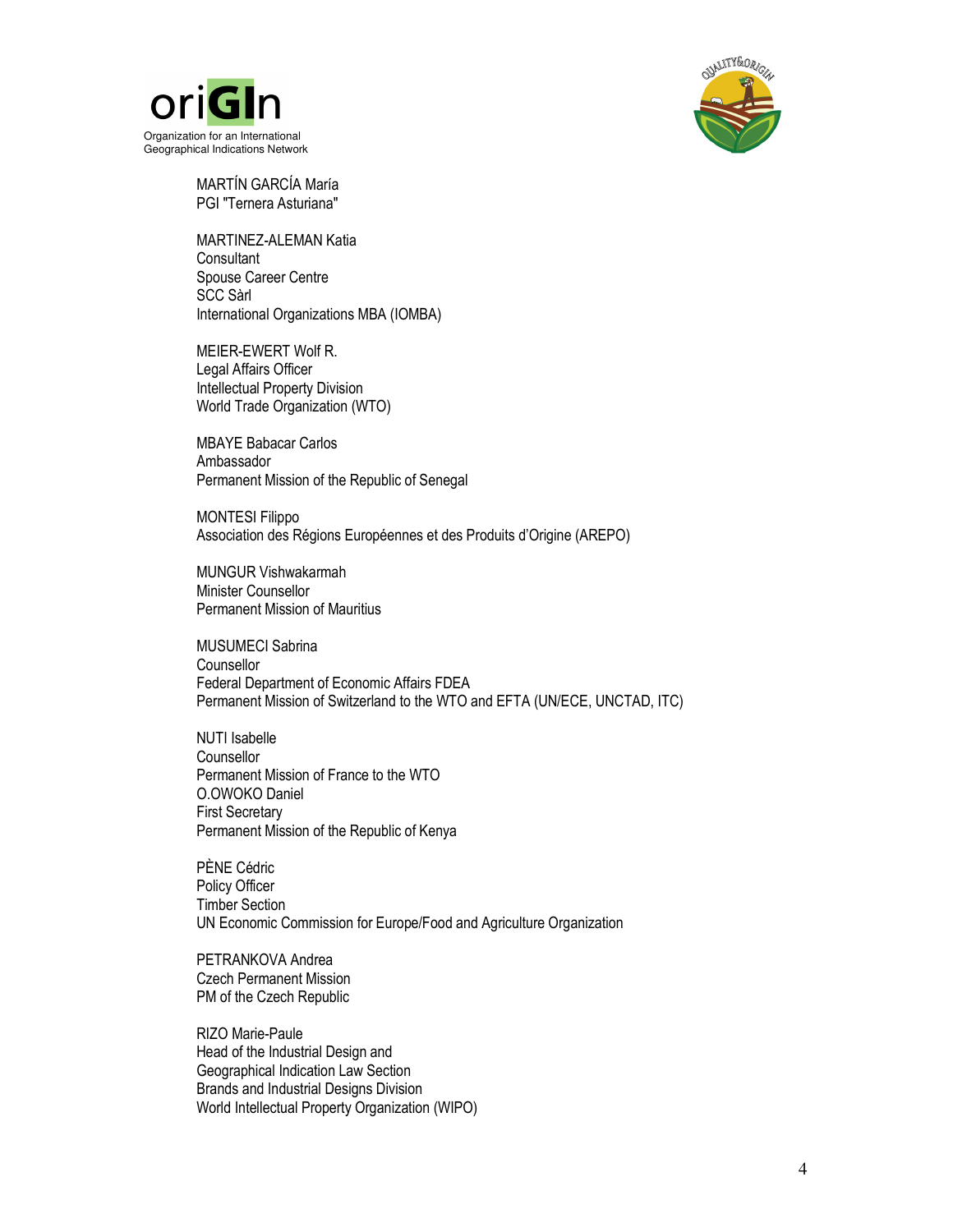



SADETTAN Sanexay Second Secretary Permanent Mission of Lao People's Democratic Republic

SAEZ Catherine Administrator / Staff Writer Intellectual Property Watch

SÉQUIER Jérôme Ministry of Economy and Industry and Employment

SCHOLER Morten Senior Market Development Adviser ITC, Geneva

STĘPKOWSKA Urszula International Relations Officer European Commission -DG Agriculture and Rural Development- Unit A3 - ACP and South Africa, FAO, Food Aid

SUDHIR Sunjay **Counsellor** Permanent Mission of India

THÉVENOD-MOTTET Erik Legal Department Swiss Federal Institute of Intellectual Property (IPI) TOSO Francesca Project Manager Cooperation for Development Sector World Intellectual Property Organization

VANDECANDELAERE Emilie Food and Agricultural Organization (FAO)

VAN THIEL Ellen Spouse Career Centre SCC Sàrl International Organizations MBA (IOMBA)

VIVAS-EUGUI David Deputy Programme Director International Centre for Trade and Sustainable Development (ICTSD)

WASESCHA L. Ambassador Permanent Mission of Switzerland to the WTO and EFTA

YEUK SZE NG Louisa Assistant Representative of Hong Kong, China to the WTO